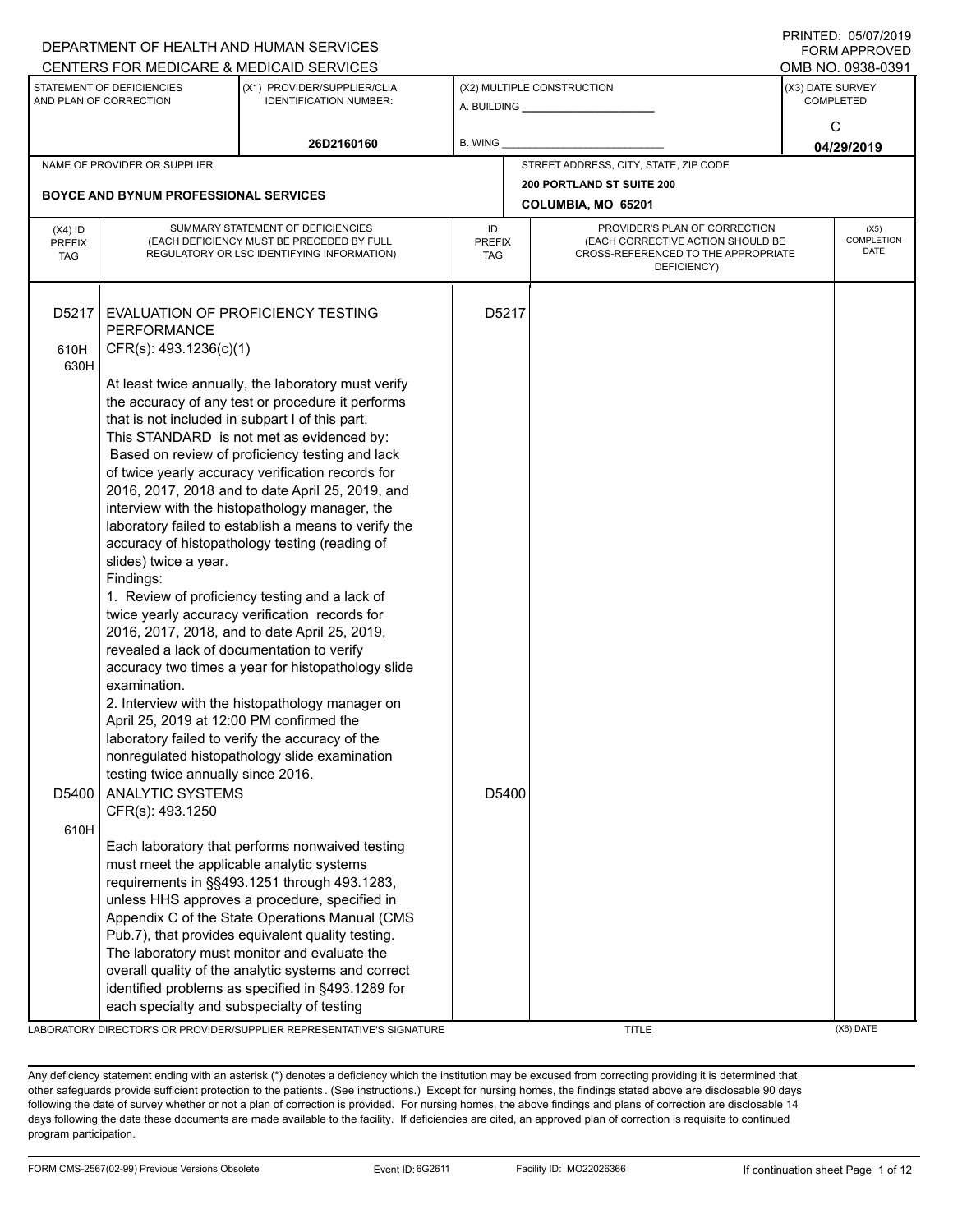|                                                                                                                     |                                                                                                                                                                                                                                                                                                                                                                                                                                                                                                                                                                                                                 | DEPARTMENT OF HEALTH AND HUMAN SERVICES<br>CENTERS FOR MEDICARE & MEDICAID SERVICES                                                                                                                                                                                                                                                                                                                                                                                                                                                                                                             |                                   |                                                 |                                                                                                                          |                                           |            | FININILU. VJIVIIZVIJ<br><b>FORM APPROVED</b><br>OMB NO. 0938-0391 |  |
|---------------------------------------------------------------------------------------------------------------------|-----------------------------------------------------------------------------------------------------------------------------------------------------------------------------------------------------------------------------------------------------------------------------------------------------------------------------------------------------------------------------------------------------------------------------------------------------------------------------------------------------------------------------------------------------------------------------------------------------------------|-------------------------------------------------------------------------------------------------------------------------------------------------------------------------------------------------------------------------------------------------------------------------------------------------------------------------------------------------------------------------------------------------------------------------------------------------------------------------------------------------------------------------------------------------------------------------------------------------|-----------------------------------|-------------------------------------------------|--------------------------------------------------------------------------------------------------------------------------|-------------------------------------------|------------|-------------------------------------------------------------------|--|
| STATEMENT OF DEFICIENCIES<br>(X1) PROVIDER/SUPPLIER/CLIA<br>AND PLAN OF CORRECTION<br><b>IDENTIFICATION NUMBER:</b> |                                                                                                                                                                                                                                                                                                                                                                                                                                                                                                                                                                                                                 |                                                                                                                                                                                                                                                                                                                                                                                                                                                                                                                                                                                                 |                                   | (X2) MULTIPLE CONSTRUCTION                      |                                                                                                                          | (X3) DATE SURVEY<br><b>COMPLETED</b><br>C |            |                                                                   |  |
|                                                                                                                     |                                                                                                                                                                                                                                                                                                                                                                                                                                                                                                                                                                                                                 | 26D2160160                                                                                                                                                                                                                                                                                                                                                                                                                                                                                                                                                                                      | <b>B. WING</b>                    |                                                 |                                                                                                                          |                                           | 04/29/2019 |                                                                   |  |
|                                                                                                                     | NAME OF PROVIDER OR SUPPLIER                                                                                                                                                                                                                                                                                                                                                                                                                                                                                                                                                                                    |                                                                                                                                                                                                                                                                                                                                                                                                                                                                                                                                                                                                 |                                   |                                                 | STREET ADDRESS, CITY, STATE, ZIP CODE                                                                                    |                                           |            |                                                                   |  |
|                                                                                                                     | <b>BOYCE AND BYNUM PROFESSIONAL SERVICES</b>                                                                                                                                                                                                                                                                                                                                                                                                                                                                                                                                                                    |                                                                                                                                                                                                                                                                                                                                                                                                                                                                                                                                                                                                 |                                   | 200 PORTLAND ST SUITE 200<br>COLUMBIA, MO 65201 |                                                                                                                          |                                           |            |                                                                   |  |
| $(X4)$ ID<br><b>PREFIX</b><br><b>TAG</b>                                                                            |                                                                                                                                                                                                                                                                                                                                                                                                                                                                                                                                                                                                                 | SUMMARY STATEMENT OF DEFICIENCIES<br>(EACH DEFICIENCY MUST BE PRECEDED BY FULL<br>REGULATORY OR LSC IDENTIFYING INFORMATION)                                                                                                                                                                                                                                                                                                                                                                                                                                                                    | ID<br><b>PREFIX</b><br><b>TAG</b> |                                                 | PROVIDER'S PLAN OF CORRECTION<br>(EACH CORRECTIVE ACTION SHOULD BE<br>CROSS-REFERENCED TO THE APPROPRIATE<br>DEFICIENCY) |                                           |            | (X5)<br>COMPLETION<br><b>DATE</b>                                 |  |
| D5400                                                                                                               | Continued From page 1<br>performed.<br>failed to have a step by step procedure for<br>grossing "Products of Conception" (refer to                                                                                                                                                                                                                                                                                                                                                                                                                                                                               | This CONDITION is not met as evidenced by:<br>Based on review of grossing procedures and<br>interview with testing personnel #5, the laboratory                                                                                                                                                                                                                                                                                                                                                                                                                                                 | D5400                             |                                                 |                                                                                                                          |                                           |            |                                                                   |  |
| D5403<br>610H                                                                                                       | D5403).<br>PROCEDURE MANUAL<br>CFR(s): 493.1251(b)<br>when applicable to the test procedure:<br>(1) Requirements for patient preparation;<br>specimen collection, labeling, storage,<br>and rejection as described in §493.1242.<br>(2) Microscopic examination, including the<br>detection of inadequately prepared slides.<br>results.<br>used in testing.<br>(5) Calibration and calibration verification<br>procedures.<br>test system as established or verified in<br>§493.1253.<br>(7) Control procedures.<br>for acceptability.<br>interfering substances.<br>(10) Reference intervals (normal values). | The procedure manual must include the following<br>preservation, transportation, processing, and<br>referral; and criteria for specimen acceptability<br>(3) Step-by-step performance of the procedure,<br>including test calculations and interpretation of<br>(4) Preparation of slides, solutions, calibrators,<br>controls, reagents, stains, and other materials<br>(6) The reportable range for test results for the<br>(8) Corrective action to take when calibration or<br>control results fail to meet the laboratory's criteria<br>(9) Limitations in the test methodology, including | D5403                             |                                                 |                                                                                                                          |                                           |            |                                                                   |  |

FORM CMS-2567(02-99) Previous Versions Obsolete Event ID: 6G2611 Facility ID: MO22026366 If continuation sheet Page 2 of 12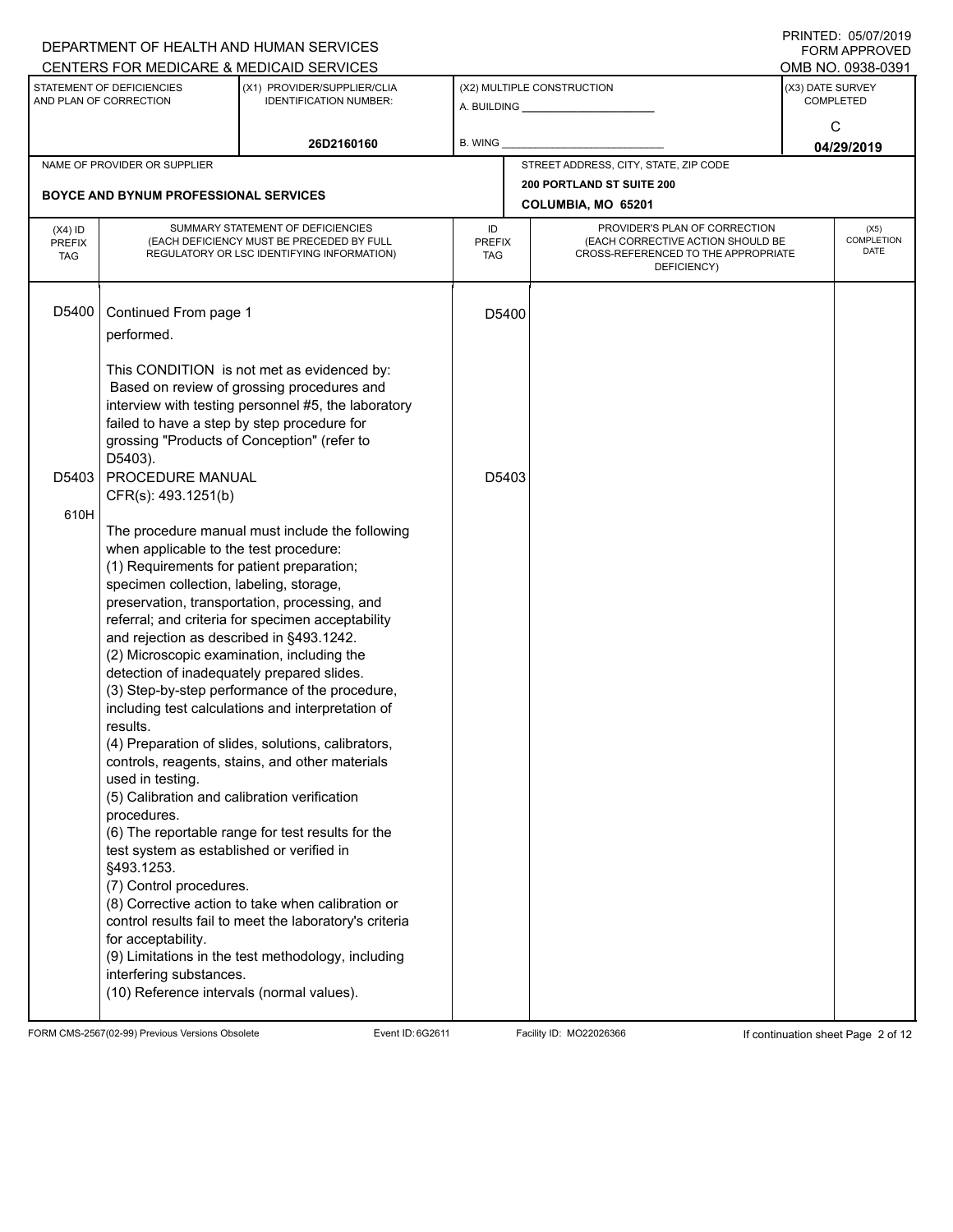|                               |                                                                                                                                                                                                                                                                                                                                                                                                                                                                                                                                                                                                                                                                                                                                                                                                                                                                                                                                                                                                                                                                                                                                                                                                                                                                                                                                                                                                                                                                                                                                                                                                                                                                                                                                                                                                                                                                                                                                                                |                                       |                                                               | FORM APPROVED                                                                                             |  |  |
|-------------------------------|----------------------------------------------------------------------------------------------------------------------------------------------------------------------------------------------------------------------------------------------------------------------------------------------------------------------------------------------------------------------------------------------------------------------------------------------------------------------------------------------------------------------------------------------------------------------------------------------------------------------------------------------------------------------------------------------------------------------------------------------------------------------------------------------------------------------------------------------------------------------------------------------------------------------------------------------------------------------------------------------------------------------------------------------------------------------------------------------------------------------------------------------------------------------------------------------------------------------------------------------------------------------------------------------------------------------------------------------------------------------------------------------------------------------------------------------------------------------------------------------------------------------------------------------------------------------------------------------------------------------------------------------------------------------------------------------------------------------------------------------------------------------------------------------------------------------------------------------------------------------------------------------------------------------------------------------------------------|---------------------------------------|---------------------------------------------------------------|-----------------------------------------------------------------------------------------------------------|--|--|
|                               |                                                                                                                                                                                                                                                                                                                                                                                                                                                                                                                                                                                                                                                                                                                                                                                                                                                                                                                                                                                                                                                                                                                                                                                                                                                                                                                                                                                                                                                                                                                                                                                                                                                                                                                                                                                                                                                                                                                                                                |                                       |                                                               | OMB NO. 0938-0391                                                                                         |  |  |
| <b>IDENTIFICATION NUMBER:</b> |                                                                                                                                                                                                                                                                                                                                                                                                                                                                                                                                                                                                                                                                                                                                                                                                                                                                                                                                                                                                                                                                                                                                                                                                                                                                                                                                                                                                                                                                                                                                                                                                                                                                                                                                                                                                                                                                                                                                                                |                                       | (X3) DATE SURVEY<br><b>COMPLETED</b>                          |                                                                                                           |  |  |
| 26D2160160                    | B. WING                                                                                                                                                                                                                                                                                                                                                                                                                                                                                                                                                                                                                                                                                                                                                                                                                                                                                                                                                                                                                                                                                                                                                                                                                                                                                                                                                                                                                                                                                                                                                                                                                                                                                                                                                                                                                                                                                                                                                        |                                       | C<br>04/29/2019                                               |                                                                                                           |  |  |
|                               |                                                                                                                                                                                                                                                                                                                                                                                                                                                                                                                                                                                                                                                                                                                                                                                                                                                                                                                                                                                                                                                                                                                                                                                                                                                                                                                                                                                                                                                                                                                                                                                                                                                                                                                                                                                                                                                                                                                                                                | STREET ADDRESS, CITY, STATE, ZIP CODE |                                                               |                                                                                                           |  |  |
|                               |                                                                                                                                                                                                                                                                                                                                                                                                                                                                                                                                                                                                                                                                                                                                                                                                                                                                                                                                                                                                                                                                                                                                                                                                                                                                                                                                                                                                                                                                                                                                                                                                                                                                                                                                                                                                                                                                                                                                                                | <b>200 PORTLAND ST SUITE 200</b>      |                                                               |                                                                                                           |  |  |
|                               |                                                                                                                                                                                                                                                                                                                                                                                                                                                                                                                                                                                                                                                                                                                                                                                                                                                                                                                                                                                                                                                                                                                                                                                                                                                                                                                                                                                                                                                                                                                                                                                                                                                                                                                                                                                                                                                                                                                                                                | COLUMBIA, MO 65201                    |                                                               |                                                                                                           |  |  |
|                               | ID<br>TAG                                                                                                                                                                                                                                                                                                                                                                                                                                                                                                                                                                                                                                                                                                                                                                                                                                                                                                                                                                                                                                                                                                                                                                                                                                                                                                                                                                                                                                                                                                                                                                                                                                                                                                                                                                                                                                                                                                                                                      | DEFICIENCY)                           |                                                               | (X5)<br><b>COMPLETION</b><br>DATE                                                                         |  |  |
|                               |                                                                                                                                                                                                                                                                                                                                                                                                                                                                                                                                                                                                                                                                                                                                                                                                                                                                                                                                                                                                                                                                                                                                                                                                                                                                                                                                                                                                                                                                                                                                                                                                                                                                                                                                                                                                                                                                                                                                                                |                                       |                                                               |                                                                                                           |  |  |
| CFR(s): 493.1290              | DEPARTMENT OF HEALTH AND HUMAN SERVICES<br>CENTERS FOR MEDICARE & MEDICAID SERVICES<br>(X1) PROVIDER/SUPPLIER/CLIA<br><b>BOYCE AND BYNUM PROFESSIONAL SERVICES</b><br>SUMMARY STATEMENT OF DEFICIENCIES<br>(EACH DEFICIENCY MUST BE PRECEDED BY FULL<br>REGULATORY OR LSC IDENTIFYING INFORMATION)<br>Continued From page 2<br>(11) Imminently life-threatening test results, or<br>panic or alert values.<br>(12) Pertinent literature references.<br>(13) The laboratory's system for entering results<br>in the patient record and reporting patient results<br>including, when appropriate, the protocol for<br>reporting imminently life threatening results, or<br>panic, or alert values.<br>(14) Description of the course of action to take if a<br>test system becomes inoperable.<br>This STANDARD is not met as evidenced by:<br>Based on review of the histopathology grossing<br>procedures and interview with testing personnel<br>(TP) #5, the laboratory failed to have a<br>step-by-step procedure for the special procedure<br>of "Products of Conception."<br>1. Review of the procedure manual located in the<br>grossing room showed a lack of a step-by-step<br>procedure for grossing of the special procedure,<br>"Products of Conception."<br>2. Interview with TP #5 on April 25, 2019 at 12:30<br>PM confirmed, "We do not have a step-by-step<br>procedure for Products of Conception."<br>POSTANALYTIC SYSTEMS<br>Each laboratory that performs nonwaived testing<br>must meet the applicable postanalytic systems<br>requirements in §493.1291 unless HHS approves<br>a procedure, specified in Appendix C of the State<br>Operations Manual (CMS Pub. 7) that provides<br>equivalent quality testing. The laboratory must<br>monitor and evaluate the overall quality of the<br>postanalytic systems and correct identified<br>problems as specified in §493.1299 for each<br>specialty and subspecialty of testing performed. |                                       | (X2) MULTIPLE CONSTRUCTION<br><b>PREFIX</b><br>D5403<br>D5800 | PROVIDER'S PLAN OF CORRECTION<br>(EACH CORRECTIVE ACTION SHOULD BE<br>CROSS-REFERENCED TO THE APPROPRIATE |  |  |

FORM CMS-2567(02-99) Previous Versions Obsolete Event ID: 6G2611 Facility ID: MO22026366 If continuation sheet Page 3 of 12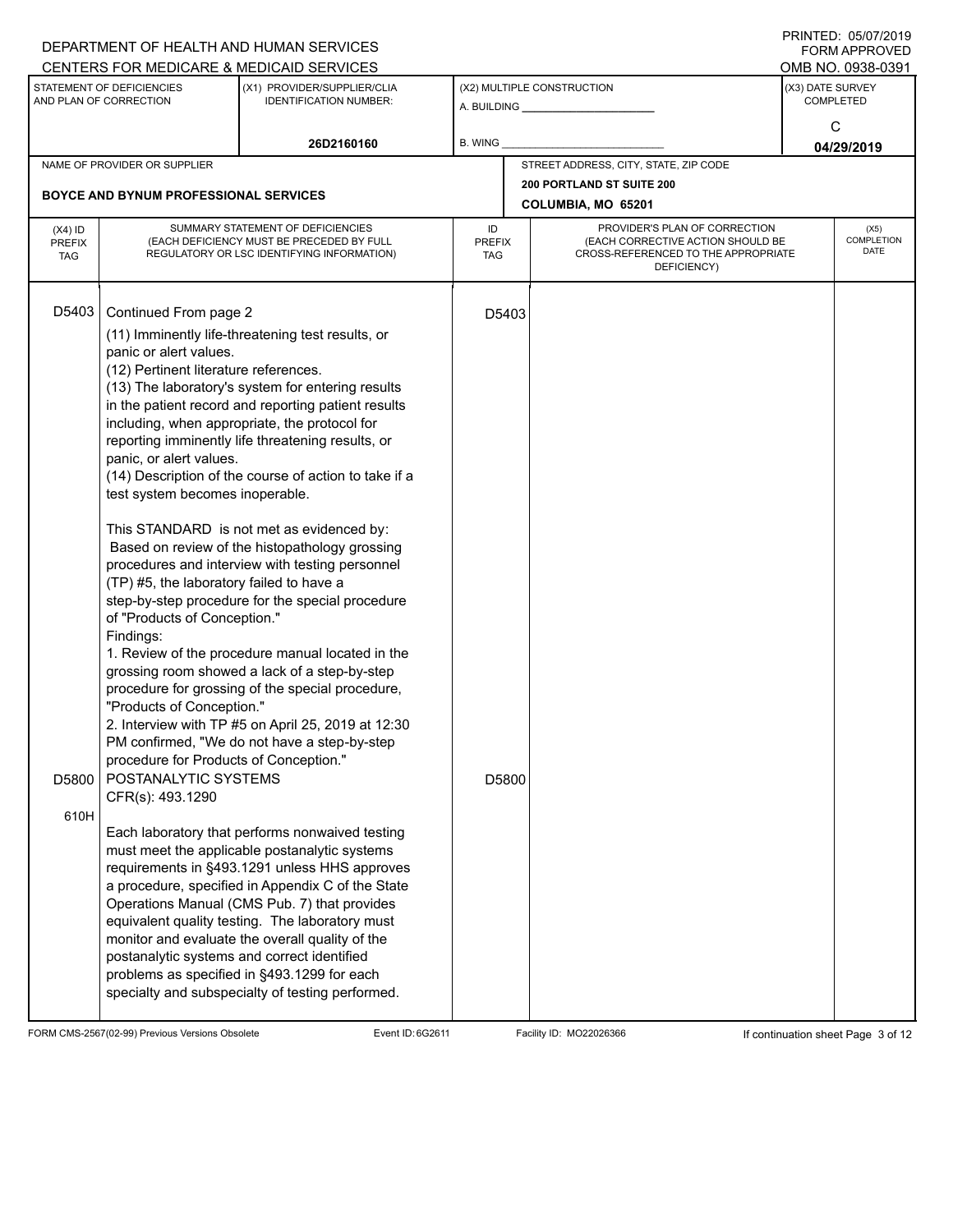|                                          |                                                                                                                                                                                                                                                                                                                                    | DEPARTMENT OF HEALTH AND HUMAN SERVICES<br>CENTERS FOR MEDICARE & MEDICAID SERVICES                                                                                                                                                                            |                                   |       |                                                                                                                          |                                      | FININILU. VJIVIIZVIJ<br>FORM APPROVED<br>OMB NO. 0938-0391 |  |  |  |
|------------------------------------------|------------------------------------------------------------------------------------------------------------------------------------------------------------------------------------------------------------------------------------------------------------------------------------------------------------------------------------|----------------------------------------------------------------------------------------------------------------------------------------------------------------------------------------------------------------------------------------------------------------|-----------------------------------|-------|--------------------------------------------------------------------------------------------------------------------------|--------------------------------------|------------------------------------------------------------|--|--|--|
|                                          | STATEMENT OF DEFICIENCIES<br>AND PLAN OF CORRECTION                                                                                                                                                                                                                                                                                | (X1) PROVIDER/SUPPLIER/CLIA<br><b>IDENTIFICATION NUMBER:</b>                                                                                                                                                                                                   |                                   |       | (X2) MULTIPLE CONSTRUCTION                                                                                               | (X3) DATE SURVEY<br><b>COMPLETED</b> |                                                            |  |  |  |
|                                          |                                                                                                                                                                                                                                                                                                                                    | 26D2160160                                                                                                                                                                                                                                                     | <b>B. WING</b>                    |       |                                                                                                                          | C<br>04/29/2019                      |                                                            |  |  |  |
|                                          | NAME OF PROVIDER OR SUPPLIER                                                                                                                                                                                                                                                                                                       |                                                                                                                                                                                                                                                                |                                   |       | STREET ADDRESS, CITY, STATE, ZIP CODE                                                                                    |                                      |                                                            |  |  |  |
|                                          | <b>BOYCE AND BYNUM PROFESSIONAL SERVICES</b>                                                                                                                                                                                                                                                                                       |                                                                                                                                                                                                                                                                |                                   |       | 200 PORTLAND ST SUITE 200<br>COLUMBIA, MO 65201                                                                          |                                      |                                                            |  |  |  |
| $(X4)$ ID<br><b>PREFIX</b><br><b>TAG</b> |                                                                                                                                                                                                                                                                                                                                    | SUMMARY STATEMENT OF DEFICIENCIES<br>(EACH DEFICIENCY MUST BE PRECEDED BY FULL<br>REGULATORY OR LSC IDENTIFYING INFORMATION)                                                                                                                                   | ID<br><b>PREFIX</b><br><b>TAG</b> |       | PROVIDER'S PLAN OF CORRECTION<br>(EACH CORRECTIVE ACTION SHOULD BE<br>CROSS-REFERENCED TO THE APPROPRIATE<br>DEFICIENCY) |                                      | (X5)<br>COMPLETION<br><b>DATE</b>                          |  |  |  |
| D5800                                    | Continued From page 3                                                                                                                                                                                                                                                                                                              |                                                                                                                                                                                                                                                                |                                   | D5800 |                                                                                                                          |                                      |                                                            |  |  |  |
| D5891                                    | This CONDITION is not met as evidenced by:<br>Based on review of histopathology grossing<br>procedures and interview with testing personnel<br>#5, the laboratory failed to have a procedure to<br>monitor, assess and correct problems identified in<br>the postanalytic system (refer to D5891).<br>POSTANALYTIC SYSTEMS QUALITY |                                                                                                                                                                                                                                                                | D5891                             |       |                                                                                                                          |                                      |                                                            |  |  |  |
| 610H                                     | <b>ASSESSMENT</b><br>CFR(s): 493.1299(a)                                                                                                                                                                                                                                                                                           |                                                                                                                                                                                                                                                                |                                   |       |                                                                                                                          |                                      |                                                            |  |  |  |
|                                          | The laboratory must establish and follow written<br>policies and procedures for an ongoing<br>mechanism to monitor, assess and, when<br>indicated, correct problems identified in the<br>postanalytic systems specified in §493.1291.                                                                                              |                                                                                                                                                                                                                                                                |                                   |       |                                                                                                                          |                                      |                                                            |  |  |  |
|                                          | (TP) # 5, the laboratory failed to have a<br>procedure to monitor, assess and correct<br>Findings:                                                                                                                                                                                                                                 | This STANDARD is not met as evidenced by:<br>Based on review of histopathology grossing<br>procedures and interview with testing personnel<br>problems identified in the postanalytic system.                                                                  |                                   |       |                                                                                                                          |                                      |                                                            |  |  |  |
| D6076                                    | in the postanalytic system.<br>PM confirmed the laboratory failed to have<br><b>LABORATORY DIRECTOR</b><br>CFR(s): 493.1441                                                                                                                                                                                                        | 1. Review of the procedure manual located in the<br>grossing room revealed a lack of procedure to<br>monitor, assess, and correct problems identified<br>2. Interview with TP # 5 on April 25, 2019 at 1:00<br>procedures for the postanalytic system process. |                                   | D6076 |                                                                                                                          |                                      |                                                            |  |  |  |
|                                          |                                                                                                                                                                                                                                                                                                                                    | The laboratory must have a director who meets<br>the qualification requirements of §493.1443 of<br>this subpart and provides overall management<br>and direction in accordance with §493.1445 of                                                               |                                   |       |                                                                                                                          |                                      |                                                            |  |  |  |

FORM CMS-2567(02-99) Previous Versions Obsolete Event ID: 6G2611 Facility ID: MO22026366 If continuation sheet Page 4 of 12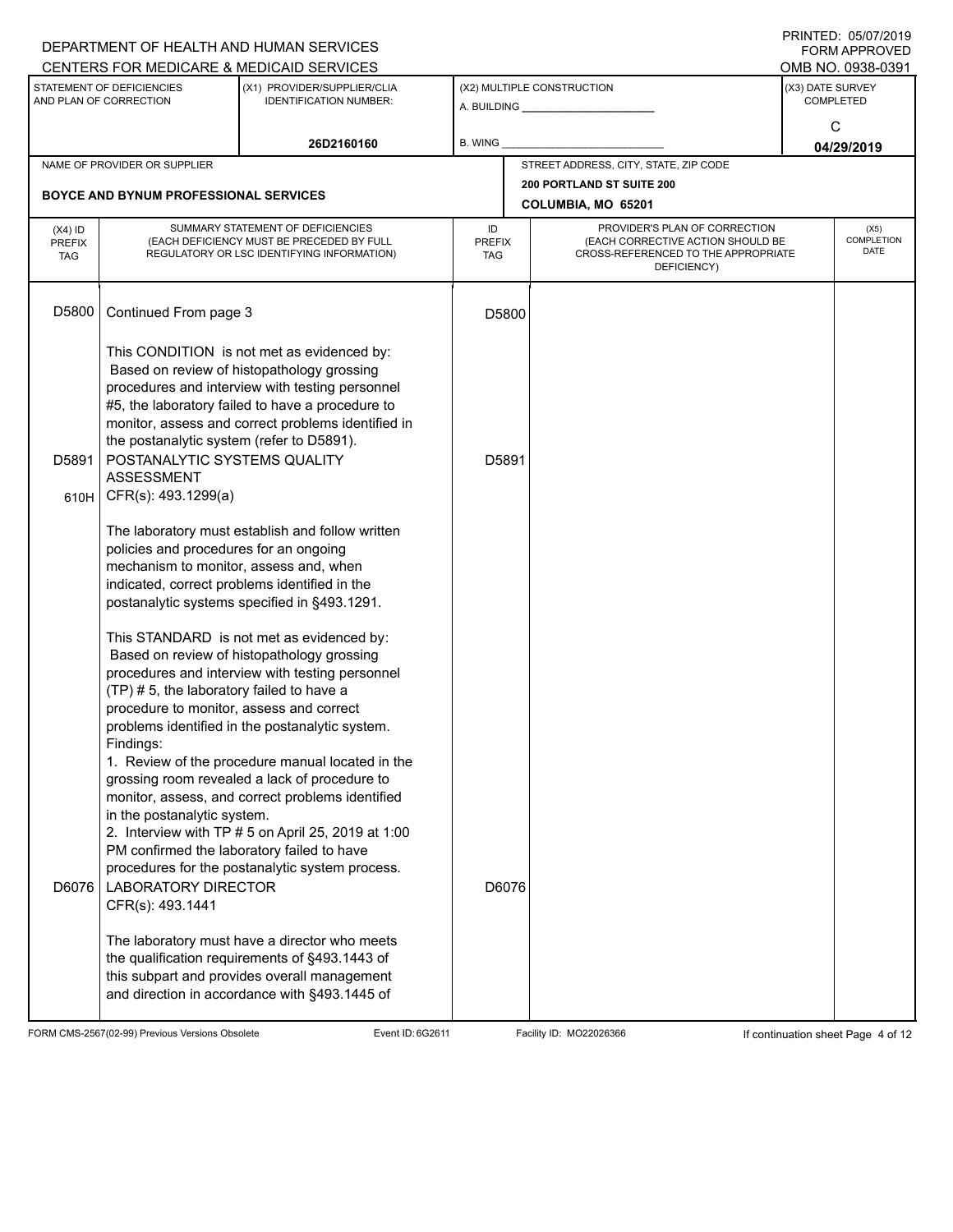|                                          |                                                                                                                                                                                                                                                                                                                                                                                                                                                                                                                                                              | DEPARTMENT OF HEALTH AND HUMAN SERVICES<br>CENTERS FOR MEDICARE & MEDICAID SERVICES                                                                                                                                                                                                                                                                                                                                                                                                                                                                                                                                                                                                                                                                                                                                  |                                   |                                                 |                                                                                                                          |                  | FININILU. VJIVIIZVIJ<br>FORM APPROVED<br>OMB NO. 0938-0391 |
|------------------------------------------|--------------------------------------------------------------------------------------------------------------------------------------------------------------------------------------------------------------------------------------------------------------------------------------------------------------------------------------------------------------------------------------------------------------------------------------------------------------------------------------------------------------------------------------------------------------|----------------------------------------------------------------------------------------------------------------------------------------------------------------------------------------------------------------------------------------------------------------------------------------------------------------------------------------------------------------------------------------------------------------------------------------------------------------------------------------------------------------------------------------------------------------------------------------------------------------------------------------------------------------------------------------------------------------------------------------------------------------------------------------------------------------------|-----------------------------------|-------------------------------------------------|--------------------------------------------------------------------------------------------------------------------------|------------------|------------------------------------------------------------|
|                                          | STATEMENT OF DEFICIENCIES<br>AND PLAN OF CORRECTION                                                                                                                                                                                                                                                                                                                                                                                                                                                                                                          | (X1) PROVIDER/SUPPLIER/CLIA<br><b>IDENTIFICATION NUMBER:</b>                                                                                                                                                                                                                                                                                                                                                                                                                                                                                                                                                                                                                                                                                                                                                         |                                   |                                                 | (X2) MULTIPLE CONSTRUCTION<br>A. BUILDING <b>A.</b> BUILDING                                                             | (X3) DATE SURVEY | <b>COMPLETED</b>                                           |
|                                          |                                                                                                                                                                                                                                                                                                                                                                                                                                                                                                                                                              | 26D2160160                                                                                                                                                                                                                                                                                                                                                                                                                                                                                                                                                                                                                                                                                                                                                                                                           | <b>B. WING</b>                    |                                                 |                                                                                                                          |                  | C<br>04/29/2019                                            |
|                                          | NAME OF PROVIDER OR SUPPLIER                                                                                                                                                                                                                                                                                                                                                                                                                                                                                                                                 |                                                                                                                                                                                                                                                                                                                                                                                                                                                                                                                                                                                                                                                                                                                                                                                                                      |                                   |                                                 | STREET ADDRESS, CITY, STATE, ZIP CODE                                                                                    |                  |                                                            |
|                                          | <b>BOYCE AND BYNUM PROFESSIONAL SERVICES</b>                                                                                                                                                                                                                                                                                                                                                                                                                                                                                                                 |                                                                                                                                                                                                                                                                                                                                                                                                                                                                                                                                                                                                                                                                                                                                                                                                                      |                                   | 200 PORTLAND ST SUITE 200<br>COLUMBIA, MO 65201 |                                                                                                                          |                  |                                                            |
| $(X4)$ ID<br><b>PREFIX</b><br><b>TAG</b> |                                                                                                                                                                                                                                                                                                                                                                                                                                                                                                                                                              | SUMMARY STATEMENT OF DEFICIENCIES<br>(EACH DEFICIENCY MUST BE PRECEDED BY FULL<br>REGULATORY OR LSC IDENTIFYING INFORMATION)                                                                                                                                                                                                                                                                                                                                                                                                                                                                                                                                                                                                                                                                                         | ID<br><b>PREFIX</b><br><b>TAG</b> |                                                 | PROVIDER'S PLAN OF CORRECTION<br>(EACH CORRECTIVE ACTION SHOULD BE<br>CROSS-REFERENCED TO THE APPROPRIATE<br>DEFICIENCY) |                  | (X5)<br>COMPLETION<br><b>DATE</b>                          |
| D6076<br>D6094                           | Continued From page 4<br>this subpart.<br>documentation and interview with testing<br>laboratory director failed to ensure the QA<br>to D6094); failed to ensure two of six TP<br>performing histopathology testing had the<br>appropriate education and one of six TP<br>performing histopathology testing had the<br>appropriate training (refer to D6102).<br>CFR(s): 493.1445(e)(5)<br>as they occur.<br>policy, the "Communication of unexpected<br>quality of services and identify failures.<br>Findings:<br>1. Review of "Anatomic Pathology Quality | This CONDITION is not met as evidenced by:<br>Based on review of procedures and personnel<br>personnel (TP) #5 and the laboratory director, the<br>programs are established and maintained (refer<br>LABORATORY DIRECTOR RESPONSIBILITIES<br>The laboratory director must ensure that the<br>quality assessment programs are established and<br>maintained to assure the quality of laboratory<br>services provided and to identify failures in quality<br>This STANDARD is not met as evidenced by:<br>Based on review of the quality assessment (QA)<br>findings with delay of final pathology report"<br>policy, patient reports, and interview with testing<br>personnel (TP) #7, #5, and the histopathology<br>manager, the laboratory director failed to ensure<br>the QA program was maintained to assure the | D6076<br>D6094                    |                                                 |                                                                                                                          |                  |                                                            |
|                                          | and cytological diagnosis".<br>2. Review of "Communicating unexpected                                                                                                                                                                                                                                                                                                                                                                                                                                                                                        | Assurance Procedures Specific Guidelines"<br>procedure revealed the instructions "correlate<br>current biopsy diagnosis with previous histological<br>findings with delay of final pathology report" policy                                                                                                                                                                                                                                                                                                                                                                                                                                                                                                                                                                                                          |                                   |                                                 |                                                                                                                          |                  |                                                            |

FORM CMS-2567(02-99) Previous Versions Obsolete Event ID: 6G2611 Facility ID: MO22026366 If continuation sheet Page 5 of 12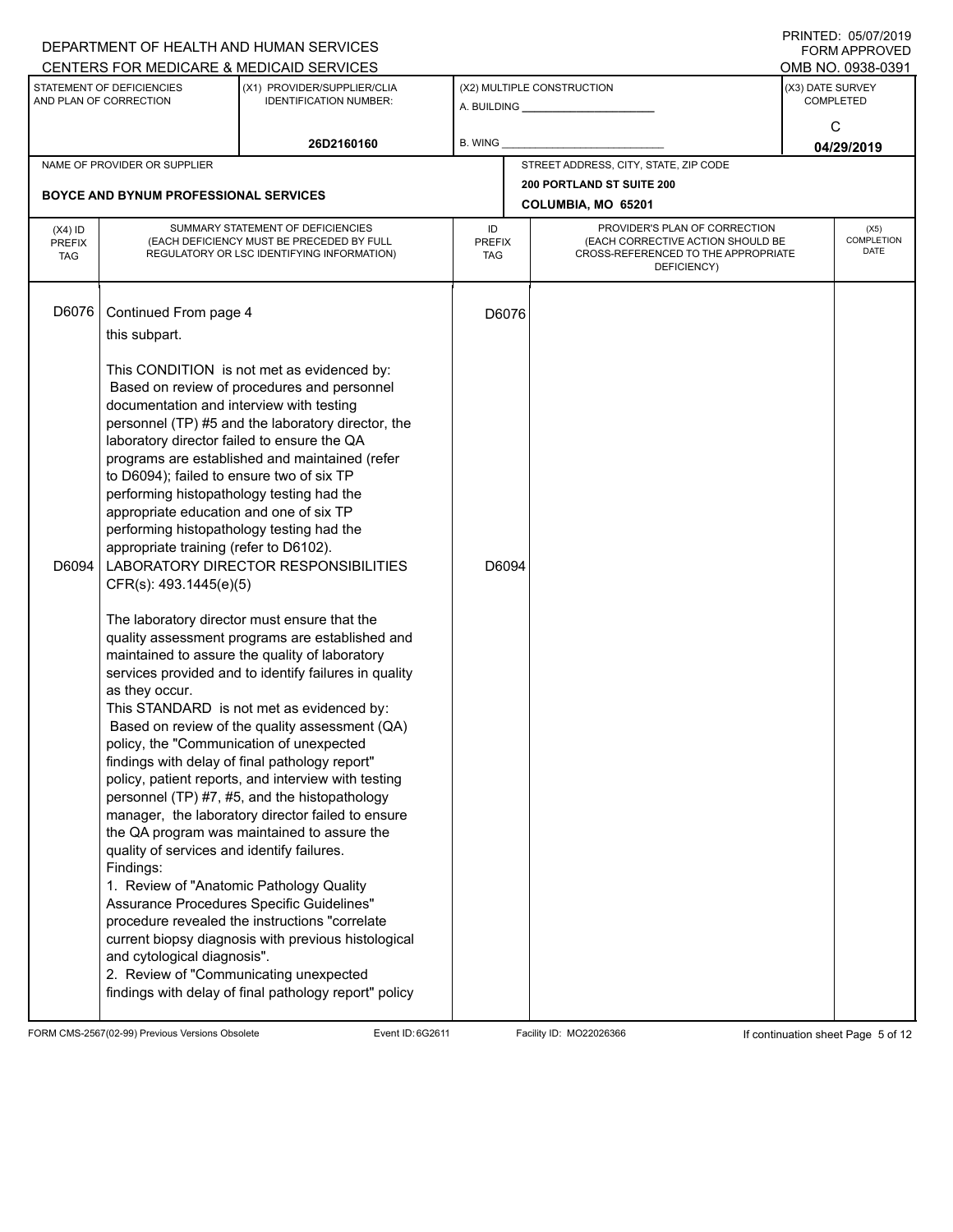|               |                                              | DEPARTMENT OF HEALTH AND HUMAN SERVICES                                                                  |               |       |                                                    |                  | FORM APPROVED      |
|---------------|----------------------------------------------|----------------------------------------------------------------------------------------------------------|---------------|-------|----------------------------------------------------|------------------|--------------------|
|               |                                              | CENTERS FOR MEDICARE & MEDICAID SERVICES                                                                 |               |       |                                                    |                  | OMB NO. 0938-0391  |
|               | STATEMENT OF DEFICIENCIES                    | (X1) PROVIDER/SUPPLIER/CLIA                                                                              |               |       | (X2) MULTIPLE CONSTRUCTION                         |                  | (X3) DATE SURVEY   |
|               | AND PLAN OF CORRECTION                       | <b>IDENTIFICATION NUMBER:</b>                                                                            |               |       | A. BUILDING <b>A.</b> BUILDING                     | <b>COMPLETED</b> |                    |
|               |                                              |                                                                                                          |               |       |                                                    |                  | C                  |
|               |                                              | 26D2160160                                                                                               | B. WING       |       |                                                    |                  | 04/29/2019         |
|               | NAME OF PROVIDER OR SUPPLIER                 |                                                                                                          |               |       | STREET ADDRESS, CITY, STATE, ZIP CODE              |                  |                    |
|               |                                              |                                                                                                          |               |       | 200 PORTLAND ST SUITE 200                          |                  |                    |
|               | <b>BOYCE AND BYNUM PROFESSIONAL SERVICES</b> |                                                                                                          |               |       | COLUMBIA, MO 65201                                 |                  |                    |
| $(X4)$ ID     |                                              | SUMMARY STATEMENT OF DEFICIENCIES                                                                        | ID            |       | PROVIDER'S PLAN OF CORRECTION                      |                  | (X5)               |
| <b>PREFIX</b> |                                              | (EACH DEFICIENCY MUST BE PRECEDED BY FULL                                                                | <b>PREFIX</b> |       | (EACH CORRECTIVE ACTION SHOULD BE                  |                  | COMPLETION<br>DATE |
| <b>TAG</b>    |                                              | REGULATORY OR LSC IDENTIFYING INFORMATION)                                                               | <b>TAG</b>    |       | CROSS-REFERENCED TO THE APPROPRIATE<br>DEFICIENCY) |                  |                    |
|               |                                              |                                                                                                          |               |       |                                                    |                  |                    |
|               |                                              |                                                                                                          |               |       |                                                    |                  |                    |
| D6094         | Continued From page 5                        |                                                                                                          |               | D6094 |                                                    |                  |                    |
|               |                                              | revealed the instructions "when the pathologist in                                                       |               |       |                                                    |                  |                    |
|               |                                              | charge of the surgical pathology case finds the                                                          |               |       |                                                    |                  |                    |
|               |                                              | diagnosis is clinically significant or unexpected,                                                       |               |       |                                                    |                  |                    |
|               | clinician as soon as possible."              | these findings should be communicated to the                                                             |               |       |                                                    |                  |                    |
|               |                                              | 3. Review of patient A's final report collected                                                          |               |       |                                                    |                  |                    |
|               |                                              | 5/26/2018 showed on the gross description                                                                |               |       |                                                    |                  |                    |
|               |                                              | "placenta and fetal parts are grossly identified"                                                        |               |       |                                                    |                  |                    |
|               |                                              | and the microscopic exam revealed "the section                                                           |               |       |                                                    |                  |                    |
|               |                                              | demonstrated immature chorionic villi, placental                                                         |               |       |                                                    |                  |                    |
|               |                                              | membrane and decidua". Review of patient A's                                                             |               |       |                                                    |                  |                    |
|               | report labeled as a "re-aspiration" sample   |                                                                                                          |               |       |                                                    |                  |                    |
|               |                                              | collected on 6/30/2018 showed on the gross                                                               |               |       |                                                    |                  |                    |
|               |                                              | description "placenta and fetal parts are grossly                                                        |               |       |                                                    |                  |                    |
|               |                                              | identified" and the microscopic exam revealed                                                            |               |       |                                                    |                  |                    |
|               |                                              | "the section demonstrates immature chorionic                                                             |               |       |                                                    |                  |                    |
|               | villi, placental membrane and decidua."      |                                                                                                          |               |       |                                                    |                  |                    |
|               |                                              | 4. Interview with the histopathology manager on                                                          |               |       |                                                    |                  |                    |
|               |                                              | April 25, 2019 at 9:00 AM stated "on previous                                                            |               |       |                                                    |                  |                    |
|               |                                              | cases, the pathologists can pull up the previous                                                         |               |       |                                                    |                  |                    |
|               | needed."                                     | diagnosis, compare and amend the report if                                                               |               |       |                                                    |                  |                    |
|               |                                              | 5. Interview with TP #5 on April 25, 2019 at 12:00                                                       |               |       |                                                    |                  |                    |
|               |                                              | PM confirmed he/she saw and reported "placenta                                                           |               |       |                                                    |                  |                    |
|               |                                              | and fetal parts are grossly identified" on both                                                          |               |       |                                                    |                  |                    |
|               |                                              | specimens collected May 26, 2018 and June 30,                                                            |               |       |                                                    |                  |                    |
|               | 2018.                                        |                                                                                                          |               |       |                                                    |                  |                    |
|               |                                              | 6. Interview with TP #7 on April 25, 2019 at 9:30                                                        |               |       |                                                    |                  |                    |
|               |                                              | AM stated "it is common practice to pull up                                                              |               |       |                                                    |                  |                    |
|               |                                              | previous reports on patients." TP #7 confirmed                                                           |               |       |                                                    |                  |                    |
|               |                                              | the knowledge of the second specimen collected                                                           |               |       |                                                    |                  |                    |
|               | on June 30, 2018 as a re-aspiration and      |                                                                                                          |               |       |                                                    |                  |                    |
|               |                                              | confirmed "I did not check the patient's previous                                                        |               |       |                                                    |                  |                    |
|               |                                              | history." TP #7 did not contact the physician to                                                         |               |       |                                                    |                  |                    |
|               |                                              | discuss the second sample received on patient A.                                                         |               |       |                                                    |                  |                    |
|               |                                              | 7. Interview with the laboratory director on April                                                       |               |       |                                                    |                  |                    |
|               |                                              | 25, 2019 at 11:30 AM stated "the pathologists do                                                         |               |       |                                                    |                  |                    |
|               |                                              | not routinely pull up previous reports for Products<br>of Conception." "If there is a question about the |               |       |                                                    |                  |                    |
|               |                                              |                                                                                                          |               |       |                                                    |                  |                    |

FORM CMS-2567(02-99) Previous Versions Obsolete **Event ID: 6G2611** Facility ID: MO22026366 If continuation sheet Page 6 of 12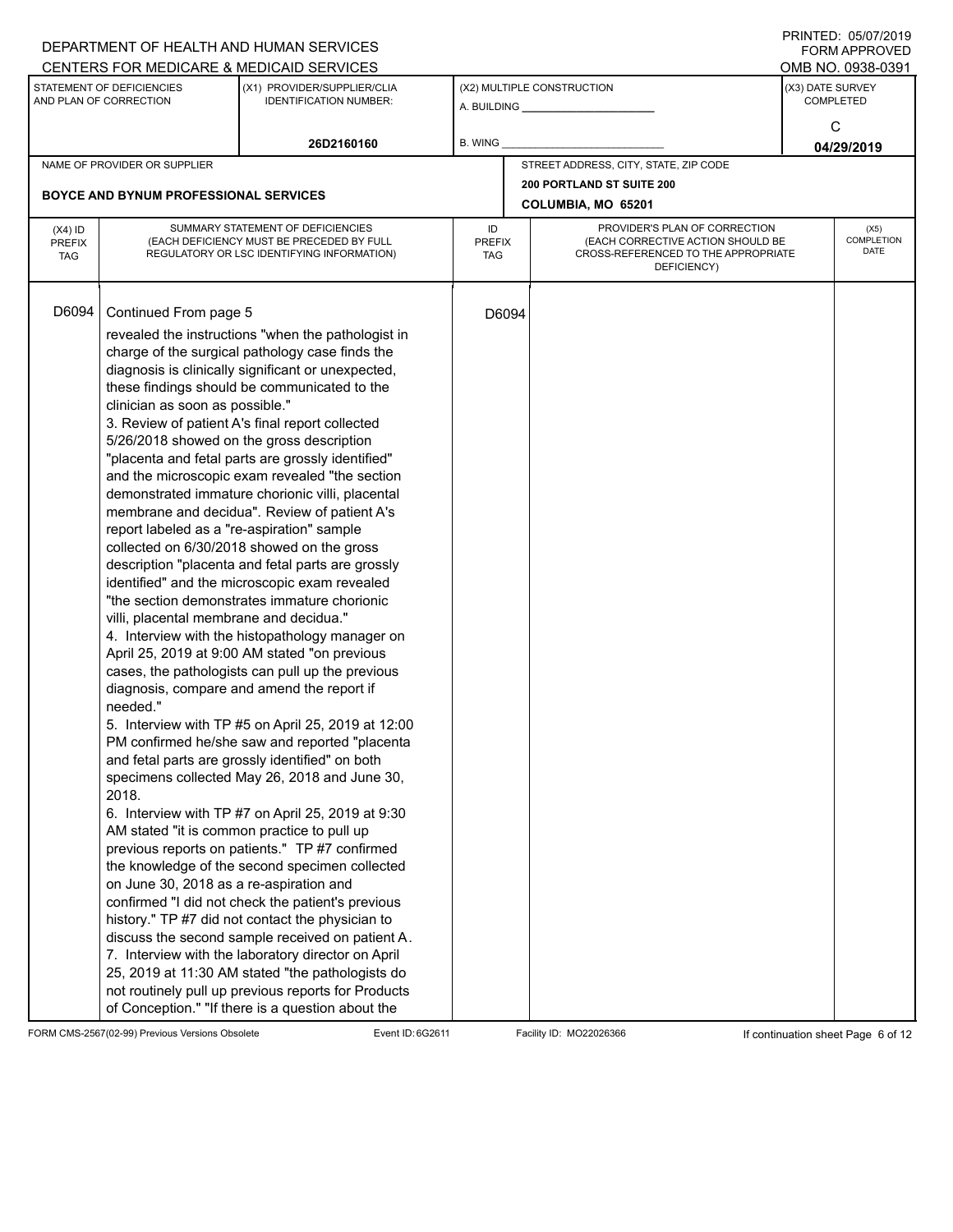|                                                                                                                     |                                                                                                                                                                                                                                                                                                                                                                                                                                                                                                                      | DEPARTMENT OF HEALTH AND HUMAN SERVICES                                                                                                                                                                                                                                                                                                                                                                        |                            |                            |                                                                                                                          |                 | <b>FORM APPROVED</b>              |  |
|---------------------------------------------------------------------------------------------------------------------|----------------------------------------------------------------------------------------------------------------------------------------------------------------------------------------------------------------------------------------------------------------------------------------------------------------------------------------------------------------------------------------------------------------------------------------------------------------------------------------------------------------------|----------------------------------------------------------------------------------------------------------------------------------------------------------------------------------------------------------------------------------------------------------------------------------------------------------------------------------------------------------------------------------------------------------------|----------------------------|----------------------------|--------------------------------------------------------------------------------------------------------------------------|-----------------|-----------------------------------|--|
|                                                                                                                     |                                                                                                                                                                                                                                                                                                                                                                                                                                                                                                                      | CENTERS FOR MEDICARE & MEDICAID SERVICES                                                                                                                                                                                                                                                                                                                                                                       |                            |                            |                                                                                                                          |                 | OMB NO. 0938-0391                 |  |
| STATEMENT OF DEFICIENCIES<br>(X1) PROVIDER/SUPPLIER/CLIA<br>AND PLAN OF CORRECTION<br><b>IDENTIFICATION NUMBER:</b> |                                                                                                                                                                                                                                                                                                                                                                                                                                                                                                                      |                                                                                                                                                                                                                                                                                                                                                                                                                |                            | (X2) MULTIPLE CONSTRUCTION | (X3) DATE SURVEY<br><b>COMPLETED</b>                                                                                     |                 |                                   |  |
|                                                                                                                     |                                                                                                                                                                                                                                                                                                                                                                                                                                                                                                                      | 26D2160160                                                                                                                                                                                                                                                                                                                                                                                                     | <b>B. WING</b>             |                            |                                                                                                                          | C<br>04/29/2019 |                                   |  |
|                                                                                                                     | NAME OF PROVIDER OR SUPPLIER                                                                                                                                                                                                                                                                                                                                                                                                                                                                                         |                                                                                                                                                                                                                                                                                                                                                                                                                |                            |                            | STREET ADDRESS, CITY, STATE, ZIP CODE                                                                                    |                 |                                   |  |
|                                                                                                                     |                                                                                                                                                                                                                                                                                                                                                                                                                                                                                                                      |                                                                                                                                                                                                                                                                                                                                                                                                                |                            |                            | <b>200 PORTLAND ST SUITE 200</b>                                                                                         |                 |                                   |  |
|                                                                                                                     | <b>BOYCE AND BYNUM PROFESSIONAL SERVICES</b>                                                                                                                                                                                                                                                                                                                                                                                                                                                                         |                                                                                                                                                                                                                                                                                                                                                                                                                |                            |                            | COLUMBIA, MO 65201                                                                                                       |                 |                                   |  |
| $(X4)$ ID<br><b>PREFIX</b><br><b>TAG</b>                                                                            |                                                                                                                                                                                                                                                                                                                                                                                                                                                                                                                      | SUMMARY STATEMENT OF DEFICIENCIES<br>(EACH DEFICIENCY MUST BE PRECEDED BY FULL<br>REGULATORY OR LSC IDENTIFYING INFORMATION)                                                                                                                                                                                                                                                                                   | ID<br><b>PREFIX</b><br>TAG |                            | PROVIDER'S PLAN OF CORRECTION<br>(EACH CORRECTIVE ACTION SHOULD BE<br>CROSS-REFERENCED TO THE APPROPRIATE<br>DEFICIENCY) |                 | (X5)<br>COMPLETION<br><b>DATE</b> |  |
| D6094                                                                                                               | Continued From page 6<br>sample, the expectation of the pathologist is to<br>contact the physician." The laboratory director<br>confirmed the pathologist did not contact the<br>physician.                                                                                                                                                                                                                                                                                                                          |                                                                                                                                                                                                                                                                                                                                                                                                                |                            | D6094                      |                                                                                                                          |                 |                                   |  |
| D6102                                                                                                               | CFR(s): 493.1445(e)(12)                                                                                                                                                                                                                                                                                                                                                                                                                                                                                              | LABORATORY DIRECTOR RESPONSIBILITIES                                                                                                                                                                                                                                                                                                                                                                           |                            | D6102                      |                                                                                                                          |                 |                                   |  |
|                                                                                                                     | The laboratory director must ensure that prior to<br>testing patients' specimens, all personnel have<br>the appropriate education and experience,<br>receive the appropriate training for the type and<br>complexity of the services offered, and have<br>demonstrated that they can perform all testing<br>operations reliably to provide and report accurate<br>results.<br>This STANDARD is not met as evidenced by:<br>Based on review of testing personnel (TP)<br>documentation for histopathology testing and |                                                                                                                                                                                                                                                                                                                                                                                                                |                            |                            |                                                                                                                          |                 |                                   |  |
|                                                                                                                     | testing.<br>Findings:                                                                                                                                                                                                                                                                                                                                                                                                                                                                                                | interview with TP #5, the laboratory director failed<br>to ensure two of six TP had appropriate education<br>for histopathology testing and one of six TP<br>received appropriate training for histopathology                                                                                                                                                                                                  |                            |                            |                                                                                                                          |                 |                                   |  |
|                                                                                                                     | complexity testing.                                                                                                                                                                                                                                                                                                                                                                                                                                                                                                  | 1. Review of TP education documentation<br>showed the laboratory director failed to provide<br>documentation (academic credentials) to show<br>TP #4 and #6 were qualified to perform high<br>2. Review of 2019 histopathology TP training                                                                                                                                                                     |                            |                            |                                                                                                                          |                 |                                   |  |
| D6128                                                                                                               |                                                                                                                                                                                                                                                                                                                                                                                                                                                                                                                      | revealed the laboratory director failed to ensure<br>appropriate histopathology training for TP #6.<br>3. Interview with TP #5 on April 25, 2019 at 1:00<br>PM confirmed the laboratory director failed to<br>ensure TP #4 and #6 had appropriate education<br>for histopathology testing and that TP #6 received<br>appropriate training for histopathology testing.<br>TECHNICAL SUPERVISOR RESPONSIBILITIES |                            | D6128                      |                                                                                                                          |                 |                                   |  |

FORM CMS-2567(02-99) Previous Versions Obsolete Event ID: 6G2611 Facility ID: MO22026366 If continuation sheet Page 7 of 12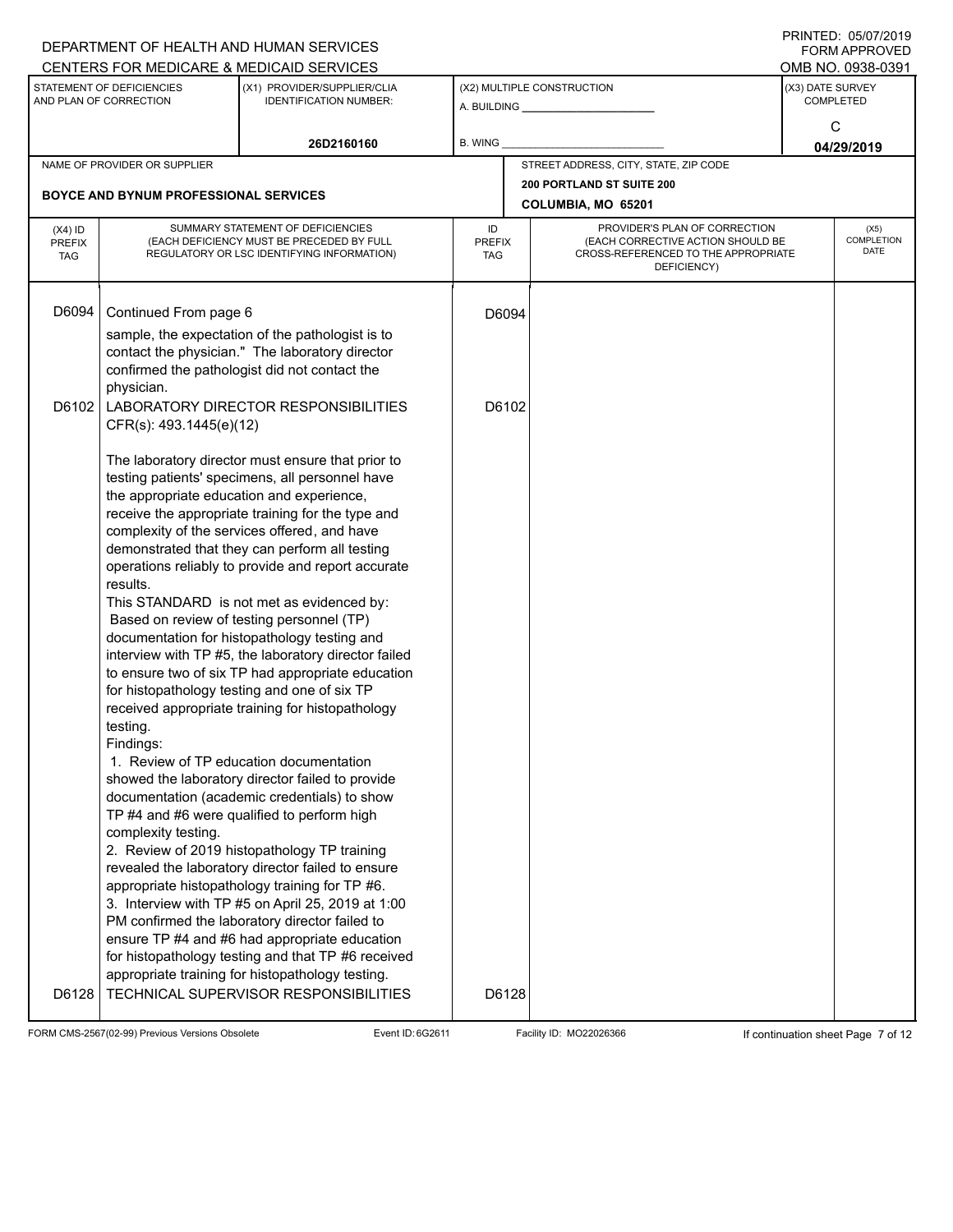|                                          |                                                                                                                                                                                                                                                                                                                                                              | DEPARTMENT OF HEALTH AND HUMAN SERVICES<br>CENTERS FOR MEDICARE & MEDICAID SERVICES                                                                                                                                                                                                                                                                                                                                                                                                                                                                                                                                                                                                                                                                                                                                                                                                                                                                                                                                                                                                                                                       |                            |       |                                                                                                                          |                  | FININILD. VJIVIIZVIJ<br>FORM APPROVED<br>OMB NO. 0938-0391 |  |
|------------------------------------------|--------------------------------------------------------------------------------------------------------------------------------------------------------------------------------------------------------------------------------------------------------------------------------------------------------------------------------------------------------------|-------------------------------------------------------------------------------------------------------------------------------------------------------------------------------------------------------------------------------------------------------------------------------------------------------------------------------------------------------------------------------------------------------------------------------------------------------------------------------------------------------------------------------------------------------------------------------------------------------------------------------------------------------------------------------------------------------------------------------------------------------------------------------------------------------------------------------------------------------------------------------------------------------------------------------------------------------------------------------------------------------------------------------------------------------------------------------------------------------------------------------------------|----------------------------|-------|--------------------------------------------------------------------------------------------------------------------------|------------------|------------------------------------------------------------|--|
|                                          | STATEMENT OF DEFICIENCIES<br>AND PLAN OF CORRECTION                                                                                                                                                                                                                                                                                                          | (X1) PROVIDER/SUPPLIER/CLIA<br><b>IDENTIFICATION NUMBER:</b>                                                                                                                                                                                                                                                                                                                                                                                                                                                                                                                                                                                                                                                                                                                                                                                                                                                                                                                                                                                                                                                                              |                            |       | (X2) MULTIPLE CONSTRUCTION                                                                                               | (X3) DATE SURVEY | <b>COMPLETED</b>                                           |  |
|                                          |                                                                                                                                                                                                                                                                                                                                                              | 26D2160160                                                                                                                                                                                                                                                                                                                                                                                                                                                                                                                                                                                                                                                                                                                                                                                                                                                                                                                                                                                                                                                                                                                                | <b>B. WING</b>             |       |                                                                                                                          | C<br>04/29/2019  |                                                            |  |
|                                          | NAME OF PROVIDER OR SUPPLIER                                                                                                                                                                                                                                                                                                                                 |                                                                                                                                                                                                                                                                                                                                                                                                                                                                                                                                                                                                                                                                                                                                                                                                                                                                                                                                                                                                                                                                                                                                           |                            |       | STREET ADDRESS, CITY, STATE, ZIP CODE                                                                                    |                  |                                                            |  |
|                                          | BOYCE AND BYNUM PROFESSIONAL SERVICES                                                                                                                                                                                                                                                                                                                        |                                                                                                                                                                                                                                                                                                                                                                                                                                                                                                                                                                                                                                                                                                                                                                                                                                                                                                                                                                                                                                                                                                                                           |                            |       | <b>200 PORTLAND ST SUITE 200</b>                                                                                         |                  |                                                            |  |
|                                          |                                                                                                                                                                                                                                                                                                                                                              |                                                                                                                                                                                                                                                                                                                                                                                                                                                                                                                                                                                                                                                                                                                                                                                                                                                                                                                                                                                                                                                                                                                                           |                            |       | COLUMBIA, MO 65201                                                                                                       |                  |                                                            |  |
| $(X4)$ ID<br><b>PREFIX</b><br><b>TAG</b> |                                                                                                                                                                                                                                                                                                                                                              | SUMMARY STATEMENT OF DEFICIENCIES<br>(EACH DEFICIENCY MUST BE PRECEDED BY FULL<br>REGULATORY OR LSC IDENTIFYING INFORMATION)                                                                                                                                                                                                                                                                                                                                                                                                                                                                                                                                                                                                                                                                                                                                                                                                                                                                                                                                                                                                              | ID<br><b>PREFIX</b><br>TAG |       | PROVIDER'S PLAN OF CORRECTION<br>(EACH CORRECTIVE ACTION SHOULD BE<br>CROSS-REFERENCED TO THE APPROPRIATE<br>DEFICIENCY) |                  | (X5)<br>COMPLETION<br><b>DATE</b>                          |  |
| D6128                                    | Continued From page 7<br>CFR(s): 493.1451(b)(9)                                                                                                                                                                                                                                                                                                              |                                                                                                                                                                                                                                                                                                                                                                                                                                                                                                                                                                                                                                                                                                                                                                                                                                                                                                                                                                                                                                                                                                                                           |                            | D6128 |                                                                                                                          |                  |                                                            |  |
| D6168                                    | The technical supervisor is responsible for<br>instrumentation.<br>2018.<br>Findings:<br>complexity testing.<br>annual competency assessment for 2018.<br><b>TESTING PERSONNEL</b><br>CFR(s): 493.1487<br>The laboratory has a sufficient number of<br>individuals who meet the qualification<br>requirements of<br>interview with testing personnel (TP) #5 | evaluating and documenting the performance of<br>individuals responsible for high complexity testing<br>at least annually after the first year, unless test<br>methodology or instrumentation changes, in<br>which case, prior to reporting patient test results,<br>the individual's performance must be reevaluated<br>to include the use of the new test methodology or<br>This STANDARD is not met as evidenced by:<br>Based on review of personnel documentation<br>and interview with testing personnel (TP) #5, the<br>technical supervisor (TS)failed to perform one of<br>six competency assessment evaluations for<br>1. Review of 2018 TP competencies revealed the<br>TS failed to perform TP #6 competency for high<br>2. Interview with TP #5 on April 25, 2019 at 1:00<br>PM confirmed the TS failed to perform TP #6's<br>§493.1489 of this subpart to perform the functions<br>specified in §493.1495 of this subpart for the<br>volume and complexity of testing performed.<br>This CONDITION is not met as evidenced by:<br>Review of personnel records revealed and<br>confirmed, two of six TP did not have academic |                            | D6168 |                                                                                                                          |                  |                                                            |  |

FORM CMS-2567(02-99) Previous Versions Obsolete Event ID: 6G2611 Facility ID: MO22026366 If continuation sheet Page 8 of 12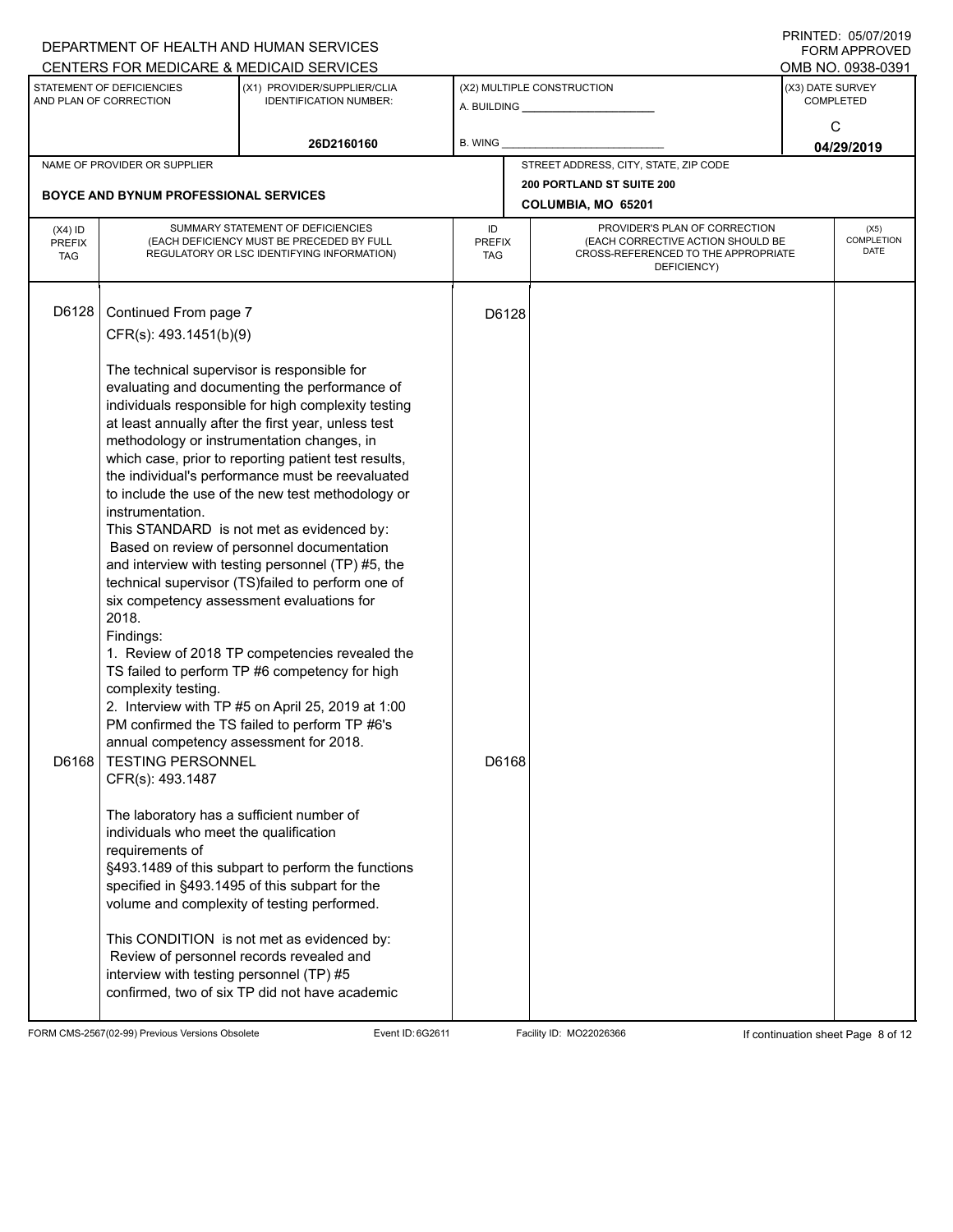|                             |                                                                                          | DEPARTMENT OF HEALTH AND HUMAN SERVICES                                                      |                             |       |                                                                          |                  | FORM APPROVED      |  |
|-----------------------------|------------------------------------------------------------------------------------------|----------------------------------------------------------------------------------------------|-----------------------------|-------|--------------------------------------------------------------------------|------------------|--------------------|--|
|                             |                                                                                          | CENTERS FOR MEDICARE & MEDICAID SERVICES                                                     |                             |       |                                                                          |                  | OMB NO. 0938-0391  |  |
|                             | STATEMENT OF DEFICIENCIES                                                                | (X1) PROVIDER/SUPPLIER/CLIA                                                                  |                             |       | (X2) MULTIPLE CONSTRUCTION                                               | (X3) DATE SURVEY |                    |  |
|                             | AND PLAN OF CORRECTION                                                                   | <b>IDENTIFICATION NUMBER:</b>                                                                |                             |       | A. BUILDING A. BUILDING                                                  |                  | <b>COMPLETED</b>   |  |
|                             |                                                                                          |                                                                                              |                             |       |                                                                          | C                |                    |  |
|                             |                                                                                          | 26D2160160                                                                                   | B. WING                     |       |                                                                          |                  | 04/29/2019         |  |
|                             | NAME OF PROVIDER OR SUPPLIER                                                             |                                                                                              |                             |       | STREET ADDRESS, CITY, STATE, ZIP CODE                                    |                  |                    |  |
|                             | <b>BOYCE AND BYNUM PROFESSIONAL SERVICES</b>                                             |                                                                                              |                             |       | 200 PORTLAND ST SUITE 200                                                |                  |                    |  |
|                             |                                                                                          |                                                                                              |                             |       | COLUMBIA, MO 65201                                                       |                  |                    |  |
| $(X4)$ ID                   | SUMMARY STATEMENT OF DEFICIENCIES                                                        |                                                                                              | ID                          |       | PROVIDER'S PLAN OF CORRECTION                                            |                  | (X5)<br>COMPLETION |  |
| <b>PREFIX</b><br><b>TAG</b> |                                                                                          | (EACH DEFICIENCY MUST BE PRECEDED BY FULL<br>REGULATORY OR LSC IDENTIFYING INFORMATION)      | <b>PREFIX</b><br><b>TAG</b> |       | (EACH CORRECTIVE ACTION SHOULD BE<br>CROSS-REFERENCED TO THE APPROPRIATE |                  | DATE               |  |
|                             |                                                                                          |                                                                                              |                             |       | DEFICIENCY)                                                              |                  |                    |  |
|                             |                                                                                          |                                                                                              |                             |       |                                                                          |                  |                    |  |
| D6168                       | Continued From page 8                                                                    |                                                                                              |                             | D6168 |                                                                          |                  |                    |  |
|                             |                                                                                          | qualifications required to perform high complexity                                           |                             |       |                                                                          |                  |                    |  |
|                             | testing. (Refer to $#6171$ )                                                             |                                                                                              |                             |       |                                                                          |                  |                    |  |
| D6171                       |                                                                                          | TESTING PERSONNEL QUALIFICATIONS                                                             |                             | D6171 |                                                                          |                  |                    |  |
|                             | CFR(s): 493.1489(b)                                                                      |                                                                                              |                             |       |                                                                          |                  |                    |  |
|                             |                                                                                          |                                                                                              |                             |       |                                                                          |                  |                    |  |
|                             |                                                                                          | (b) Meet one of the following requirements:                                                  |                             |       |                                                                          |                  |                    |  |
|                             | (b)(1) Be a doctor of medicine, doctor of<br>osteopathy, or doctor of podiatric medicine |                                                                                              |                             |       |                                                                          |                  |                    |  |
|                             |                                                                                          | licensed to practice medicine, osteopathy, or                                                |                             |       |                                                                          |                  |                    |  |
|                             |                                                                                          | podiatry in the State in which the laboratory is                                             |                             |       |                                                                          |                  |                    |  |
|                             |                                                                                          | located or have earned a doctoral, master's or                                               |                             |       |                                                                          |                  |                    |  |
|                             | bachelor's degree in a chemical, physical,                                               |                                                                                              |                             |       |                                                                          |                  |                    |  |
|                             | biological or clinical laboratory science, or                                            |                                                                                              |                             |       |                                                                          |                  |                    |  |
|                             |                                                                                          | medical technology from an accredited institution;                                           |                             |       |                                                                          |                  |                    |  |
|                             |                                                                                          | (b)(2)(i) Have earned an associate degree in a                                               |                             |       |                                                                          |                  |                    |  |
|                             | laboratory science, or medical laboratory                                                | technology from an accredited institution or--                                               |                             |       |                                                                          |                  |                    |  |
|                             |                                                                                          | (b)(2)(ii) Have education and training equivalent                                            |                             |       |                                                                          |                  |                    |  |
|                             |                                                                                          | to that specified in paragraph (b)(2)(i) of this                                             |                             |       |                                                                          |                  |                    |  |
|                             | section that includes--                                                                  |                                                                                              |                             |       |                                                                          |                  |                    |  |
|                             | (b)(2)(ii)(A) At least 60 semester hours, or                                             |                                                                                              |                             |       |                                                                          |                  |                    |  |
|                             |                                                                                          | equivalent, from an accredited institution that, at a                                        |                             |       |                                                                          |                  |                    |  |
|                             | minimum, include either--                                                                |                                                                                              |                             |       |                                                                          |                  |                    |  |
|                             |                                                                                          | $(b)(2)(ii)(A)(1)$ 24 semester hours of                                                      |                             |       |                                                                          |                  |                    |  |
|                             | medical laboratory technology courses; or                                                | $(b)(2)(ii)(A)(2)$ 24 semester hours of                                                      |                             |       |                                                                          |                  |                    |  |
|                             | science courses that include--                                                           |                                                                                              |                             |       |                                                                          |                  |                    |  |
|                             |                                                                                          | $(b)(2)(ii)(A)(2)(i)$ Six semester                                                           |                             |       |                                                                          |                  |                    |  |
|                             | hours of chemistry;                                                                      |                                                                                              |                             |       |                                                                          |                  |                    |  |
|                             |                                                                                          | $(b)(2)(ii)(A)(2)(ii)$ Six semester                                                          |                             |       |                                                                          |                  |                    |  |
|                             | hours of biology; and                                                                    |                                                                                              |                             |       |                                                                          |                  |                    |  |
|                             |                                                                                          | $(b)(2)(ii)(A)(2)(iii)$ Twelve                                                               |                             |       |                                                                          |                  |                    |  |
|                             |                                                                                          | semester hours of chemistry, biology, or medical                                             |                             |       |                                                                          |                  |                    |  |
|                             |                                                                                          | laboratory technology in any combination; and<br>(b)(2)(ii)(B) Have laboratory training that |                             |       |                                                                          |                  |                    |  |
|                             | includes either of the following:                                                        |                                                                                              |                             |       |                                                                          |                  |                    |  |
|                             |                                                                                          | (b)(2)(ii)(B)(1) Completion of a clinical laboratory                                         |                             |       |                                                                          |                  |                    |  |
|                             |                                                                                          | training program approved or accredited by the                                               |                             |       |                                                                          |                  |                    |  |
|                             |                                                                                          |                                                                                              |                             |       |                                                                          |                  |                    |  |

FORM CMS-2567(02-99) Previous Versions Obsolete Event ID: 6G2611 Facility ID: MO22026366 If continuation sheet Page 9 of 12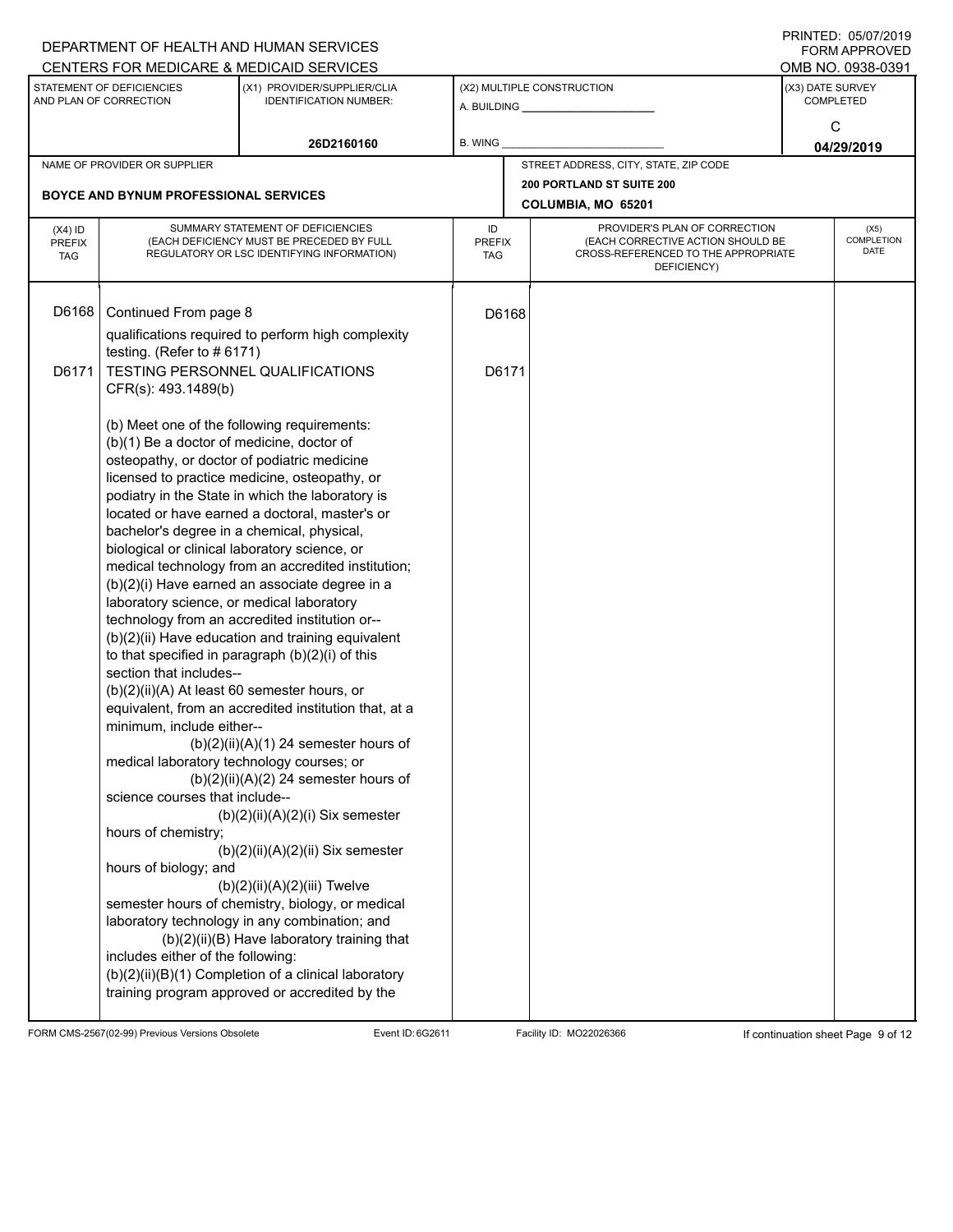|                             |                                                                                | DEPARTMENT OF HEALTH AND HUMAN SERVICES                                                                 |               |       |                                                                    |                  | 11111111122.0000112013<br><b>FORM APPROVED</b> |  |
|-----------------------------|--------------------------------------------------------------------------------|---------------------------------------------------------------------------------------------------------|---------------|-------|--------------------------------------------------------------------|------------------|------------------------------------------------|--|
|                             | STATEMENT OF DEFICIENCIES                                                      | CENTERS FOR MEDICARE & MEDICAID SERVICES<br>(X1) PROVIDER/SUPPLIER/CLIA                                 |               |       | (X2) MULTIPLE CONSTRUCTION                                         | (X3) DATE SURVEY | OMB NO. 0938-0391                              |  |
|                             | AND PLAN OF CORRECTION                                                         | <b>IDENTIFICATION NUMBER:</b>                                                                           |               |       | A. BUILDING A. BUILDING                                            |                  | <b>COMPLETED</b>                               |  |
|                             |                                                                                |                                                                                                         |               |       |                                                                    | C                |                                                |  |
|                             |                                                                                | 26D2160160                                                                                              | B. WING       |       |                                                                    |                  | 04/29/2019                                     |  |
|                             | NAME OF PROVIDER OR SUPPLIER                                                   |                                                                                                         |               |       | STREET ADDRESS, CITY, STATE, ZIP CODE                              |                  |                                                |  |
|                             | <b>BOYCE AND BYNUM PROFESSIONAL SERVICES</b>                                   |                                                                                                         |               |       | 200 PORTLAND ST SUITE 200                                          |                  |                                                |  |
|                             |                                                                                |                                                                                                         |               |       | COLUMBIA, MO 65201                                                 |                  |                                                |  |
| $(X4)$ ID                   | SUMMARY STATEMENT OF DEFICIENCIES<br>(EACH DEFICIENCY MUST BE PRECEDED BY FULL |                                                                                                         |               |       | PROVIDER'S PLAN OF CORRECTION<br>(EACH CORRECTIVE ACTION SHOULD BE |                  | (X5)<br><b>COMPLETION</b>                      |  |
| <b>PREFIX</b><br><b>TAG</b> |                                                                                | REGULATORY OR LSC IDENTIFYING INFORMATION)                                                              | PREFIX<br>TAG |       | CROSS-REFERENCED TO THE APPROPRIATE                                |                  | DATE                                           |  |
|                             |                                                                                |                                                                                                         |               |       | DEFICIENCY)                                                        |                  |                                                |  |
|                             |                                                                                |                                                                                                         |               |       |                                                                    |                  |                                                |  |
| D6171                       | Continued From page 9                                                          |                                                                                                         |               | D6171 |                                                                    |                  |                                                |  |
|                             | ABHES, the CAHEA, or other organization                                        |                                                                                                         |               |       |                                                                    |                  |                                                |  |
|                             |                                                                                | approved by HHS. (This training may be included<br>in the 60 semester hours listed in paragraph (b)     |               |       |                                                                    |                  |                                                |  |
|                             | $(2)(ii)(A)$ of this section.)                                                 |                                                                                                         |               |       |                                                                    |                  |                                                |  |
|                             |                                                                                | (b)(2)(ii)(B)(2) At least 3 months documented                                                           |               |       |                                                                    |                  |                                                |  |
|                             |                                                                                | laboratory training in each specialty in which the                                                      |               |       |                                                                    |                  |                                                |  |
|                             |                                                                                | individual performs high complexity testing.                                                            |               |       |                                                                    |                  |                                                |  |
|                             |                                                                                | (b)(3) Have previously qualified or could have                                                          |               |       |                                                                    |                  |                                                |  |
|                             | before February 28, 1992;                                                      | qualified as a technologist under §493.1491 on or                                                       |               |       |                                                                    |                  |                                                |  |
|                             |                                                                                | (b)(4) On or before April 24, 1995 be a high                                                            |               |       |                                                                    |                  |                                                |  |
|                             |                                                                                | school graduate or equivalent and have either--                                                         |               |       |                                                                    |                  |                                                |  |
|                             |                                                                                | (b)(4)(i) Graduated from a medical laboratory or                                                        |               |       |                                                                    |                  |                                                |  |
|                             |                                                                                | clinical laboratory training program approved or                                                        |               |       |                                                                    |                  |                                                |  |
|                             | accredited by ABHES, CAHEA, or other                                           |                                                                                                         |               |       |                                                                    |                  |                                                |  |
|                             | organization approved by HHS; or                                               | (b)(4)(ii) Successfully completed an official U.S.                                                      |               |       |                                                                    |                  |                                                |  |
|                             |                                                                                | military medical laboratory procedures training                                                         |               |       |                                                                    |                  |                                                |  |
|                             |                                                                                | course of at least 50 weeks duration and have                                                           |               |       |                                                                    |                  |                                                |  |
|                             |                                                                                | held the military enlisted occupational specialty of                                                    |               |       |                                                                    |                  |                                                |  |
|                             | Medical Laboratory Specialist (Laboratory                                      |                                                                                                         |               |       |                                                                    |                  |                                                |  |
|                             | Technician);                                                                   |                                                                                                         |               |       |                                                                    |                  |                                                |  |
|                             | (b)(5)(i) Until September 1, 1997--                                            | (b)(5)(i)(A) Have earned a high school                                                                  |               |       |                                                                    |                  |                                                |  |
|                             | diploma or equivalent; and                                                     |                                                                                                         |               |       |                                                                    |                  |                                                |  |
|                             |                                                                                | (b)(5)(i)(B) Have documentation of training                                                             |               |       |                                                                    |                  |                                                |  |
|                             |                                                                                | appropriate for the testing performed before                                                            |               |       |                                                                    |                  |                                                |  |
|                             |                                                                                | analyzing patient specimens. Such training must                                                         |               |       |                                                                    |                  |                                                |  |
|                             | ensure that the individual has--                                               |                                                                                                         |               |       |                                                                    |                  |                                                |  |
|                             |                                                                                | $(b)(5)(i)(B)(1)$ The skills required for proper<br>specimen collection, including patient preparation, |               |       |                                                                    |                  |                                                |  |
|                             |                                                                                | if applicable, labeling, handling, preservation or                                                      |               |       |                                                                    |                  |                                                |  |
|                             |                                                                                | fixation, processing or preparation, transportation                                                     |               |       |                                                                    |                  |                                                |  |
|                             | and storage of specimens;                                                      |                                                                                                         |               |       |                                                                    |                  |                                                |  |
|                             |                                                                                | $(b)(5)(i)(B)(2)$ The skills required for implementing                                                  |               |       |                                                                    |                  |                                                |  |
|                             | all standard laboratory procedures;                                            |                                                                                                         |               |       |                                                                    |                  |                                                |  |
|                             |                                                                                | (b)(5)(i)(B)(3) The skills required for performing<br>each test method and for proper instrument use;   |               |       |                                                                    |                  |                                                |  |
|                             |                                                                                |                                                                                                         |               |       |                                                                    |                  |                                                |  |

FORM CMS-2567(02-99) Previous Versions Obsolete Event ID: 6G2611 Facility ID: MO22026366 If continuation sheet Page 10 of 12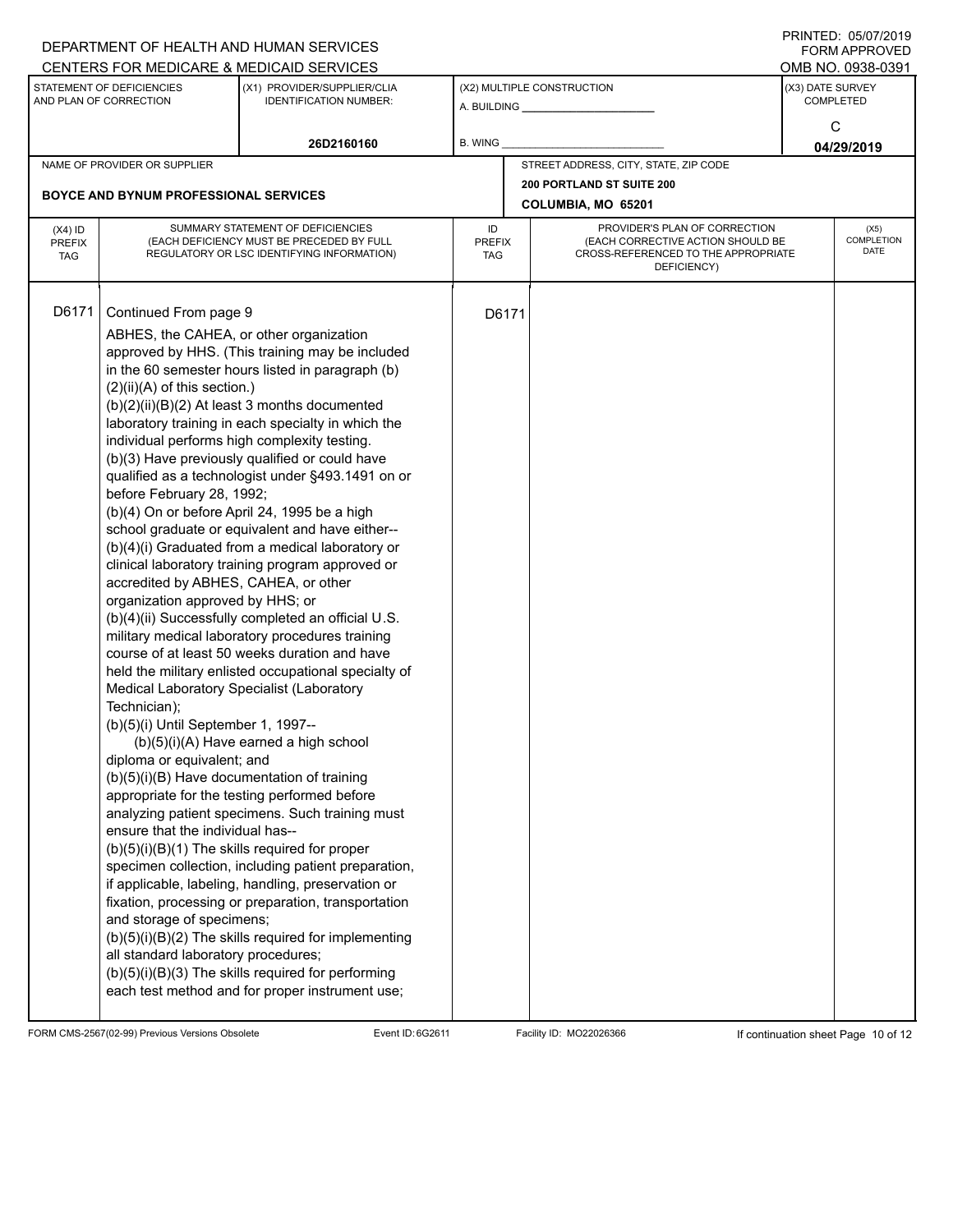|                                          |                                                                                                                                                                                                                                                                                                                                                                                                                 | DEPARTMENT OF HEALTH AND HUMAN SERVICES<br>CENTERS FOR MEDICARE & MEDICAID SERVICES                                                                                                                                                                                                                                                                                                                                                                                                                                                                                                                                                                                                                                                                                                                                                                                                                                                                                                                                                                                                                                                                                                                                                                                                                                      |                            |       |                                                                                                                          | FININILU. VJIVIIZVIJ<br><b>FORM APPROVED</b><br>OMB NO. 0938-0391 |
|------------------------------------------|-----------------------------------------------------------------------------------------------------------------------------------------------------------------------------------------------------------------------------------------------------------------------------------------------------------------------------------------------------------------------------------------------------------------|--------------------------------------------------------------------------------------------------------------------------------------------------------------------------------------------------------------------------------------------------------------------------------------------------------------------------------------------------------------------------------------------------------------------------------------------------------------------------------------------------------------------------------------------------------------------------------------------------------------------------------------------------------------------------------------------------------------------------------------------------------------------------------------------------------------------------------------------------------------------------------------------------------------------------------------------------------------------------------------------------------------------------------------------------------------------------------------------------------------------------------------------------------------------------------------------------------------------------------------------------------------------------------------------------------------------------|----------------------------|-------|--------------------------------------------------------------------------------------------------------------------------|-------------------------------------------------------------------|
|                                          | STATEMENT OF DEFICIENCIES<br>AND PLAN OF CORRECTION                                                                                                                                                                                                                                                                                                                                                             | (X1) PROVIDER/SUPPLIER/CLIA<br><b>IDENTIFICATION NUMBER:</b>                                                                                                                                                                                                                                                                                                                                                                                                                                                                                                                                                                                                                                                                                                                                                                                                                                                                                                                                                                                                                                                                                                                                                                                                                                                             |                            |       | (X2) MULTIPLE CONSTRUCTION                                                                                               | (X3) DATE SURVEY<br><b>COMPLETED</b>                              |
|                                          |                                                                                                                                                                                                                                                                                                                                                                                                                 | 26D2160160                                                                                                                                                                                                                                                                                                                                                                                                                                                                                                                                                                                                                                                                                                                                                                                                                                                                                                                                                                                                                                                                                                                                                                                                                                                                                                               | <b>B. WING</b>             |       |                                                                                                                          | C<br>04/29/2019                                                   |
|                                          | NAME OF PROVIDER OR SUPPLIER                                                                                                                                                                                                                                                                                                                                                                                    |                                                                                                                                                                                                                                                                                                                                                                                                                                                                                                                                                                                                                                                                                                                                                                                                                                                                                                                                                                                                                                                                                                                                                                                                                                                                                                                          |                            |       | STREET ADDRESS, CITY, STATE, ZIP CODE                                                                                    |                                                                   |
|                                          | <b>BOYCE AND BYNUM PROFESSIONAL SERVICES</b>                                                                                                                                                                                                                                                                                                                                                                    |                                                                                                                                                                                                                                                                                                                                                                                                                                                                                                                                                                                                                                                                                                                                                                                                                                                                                                                                                                                                                                                                                                                                                                                                                                                                                                                          |                            |       | <b>200 PORTLAND ST SUITE 200</b><br>COLUMBIA, MO 65201                                                                   |                                                                   |
| $(X4)$ ID<br><b>PREFIX</b><br><b>TAG</b> |                                                                                                                                                                                                                                                                                                                                                                                                                 | SUMMARY STATEMENT OF DEFICIENCIES<br>(EACH DEFICIENCY MUST BE PRECEDED BY FULL<br>REGULATORY OR LSC IDENTIFYING INFORMATION)                                                                                                                                                                                                                                                                                                                                                                                                                                                                                                                                                                                                                                                                                                                                                                                                                                                                                                                                                                                                                                                                                                                                                                                             | ID<br><b>PREFIX</b><br>TAG |       | PROVIDER'S PLAN OF CORRECTION<br>(EACH CORRECTIVE ACTION SHOULD BE<br>CROSS-REFERENCED TO THE APPROPRIATE<br>DEFICIENCY) | (X5)<br>COMPLETION<br><b>DATE</b>                                 |
| D6171                                    | Continued From page 10<br>performed;<br>stability and storage;<br>laboratory;<br>influence test results; and<br>reporting patient test results; and<br>April 24, 1995;<br>(b)(6) For blood gas analysis--<br>$(b)(2)$ , $(b)(3)$ , $(b)(4)$ , or $(b)(5)$ ;<br>from an accredited institution; or<br>institution; or<br>of §493.1449 (b) or (l) to perform tissue<br>examinations.<br>to qualify two of six TP. | $(b)(5)(i)(B)(4)$ The skills required for performing<br>preventive maintenance, troubleshooting, and<br>calibration procedures related to each test<br>$(b)(5)(i)(B)(5)$ A working knowledge of reagent<br>$(b)(5)(i)(B)(6)$ The skills required to implement the<br>quality control policies and procedures of the<br>$(b)(5)(i)(B)(7)$ An awareness of the factors that<br>$(b)(5)(i)(B)(8)$ The skills required to assess and<br>verify the validity of patient test results through<br>the evaluation of quality control values before<br>(b)(5)(i)(B)(8)(ii) As of September 1, 1997, be<br>qualified under §493.1489(b)(1), (b)(2), or (b)(4),<br>except for those individuals qualified under<br>paragraph (b)(5)(i) of this section who were<br>performing high complexity testing on or before<br>(b)(6)(i) Be qualified under §493.1489(b)(1),<br>(b)(6)(ii) Have earned a bachelor's degree in<br>respiratory therapy or cardiovascular technology<br>(b)(6)(iii) Have earned an associate degree<br>related to pulmonary function from an accredited<br>(b)(7) For histopathology, meet the qualifications<br>This STANDARD is not met as evidenced by:<br>Based on review of academic credentials and<br>interview with testing personnel (TP) #5, the<br>laboratory failed to provide academic credentials |                            | D6171 |                                                                                                                          |                                                                   |

FORM CMS-2567(02-99) Previous Versions Obsolete Event ID: 6G2611 Facility ID: MO22026366 If continuation sheet Page 11 of 12